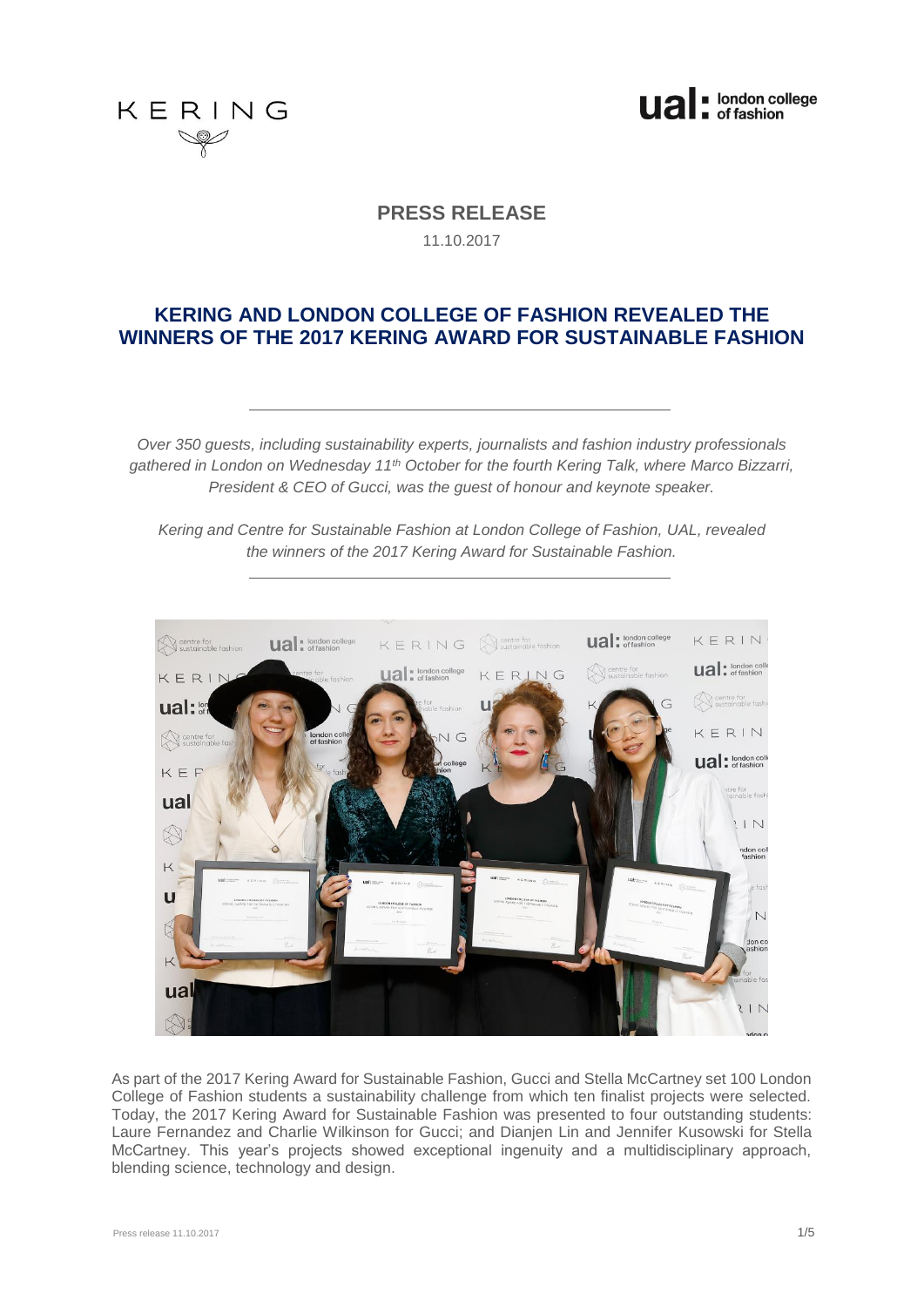

# KERING

Laure Fernandez created a new method of designing and printing patterns, using microbial pigments, while Dianjen Lin undertook promising preliminary research into producing clothing that absorbs CO<sub>2</sub>. Both these winners will receive a €10,000 grant to allow them to continue their research. Charlie Wilkinson's project aimed to replace the plastic inner materials in Gucci's luggage with cork and bioresin, while Jennifer Kusowski developed a proposal for the UK's first fibre shed. Charlie and Jennifer have been awarded an internship at Gucci and Stella McCartney respectively.

This year's 10 finalist students all showed remarkable talent and tenacity. They demonstrate how important sustainability and social consciousness is to today's young thinkers and creators. All finalists, coming from disparate academic disciplines and backgrounds, showed a profound commitment to sustainable practices in business, together with a deep enthusiasm for fashion and nature.

For the academic year 2017-18, Kering is pleased to announce that our luxury brands, Alexander McQueen and Pomellato, will partner with London College of Fashion, UAL.

# **Dedicated press kit available** on [www.kering.com.](http://www.kering.com/)

# **All high-resolution visuals are available [here](https://we.tl/jpvQm9P7eX)**.

Credits are included in the file names and captions mentioned in the file properties



#LCFxKering #Gucci #EmpoweringTalent

Credits: Getty Images for Kering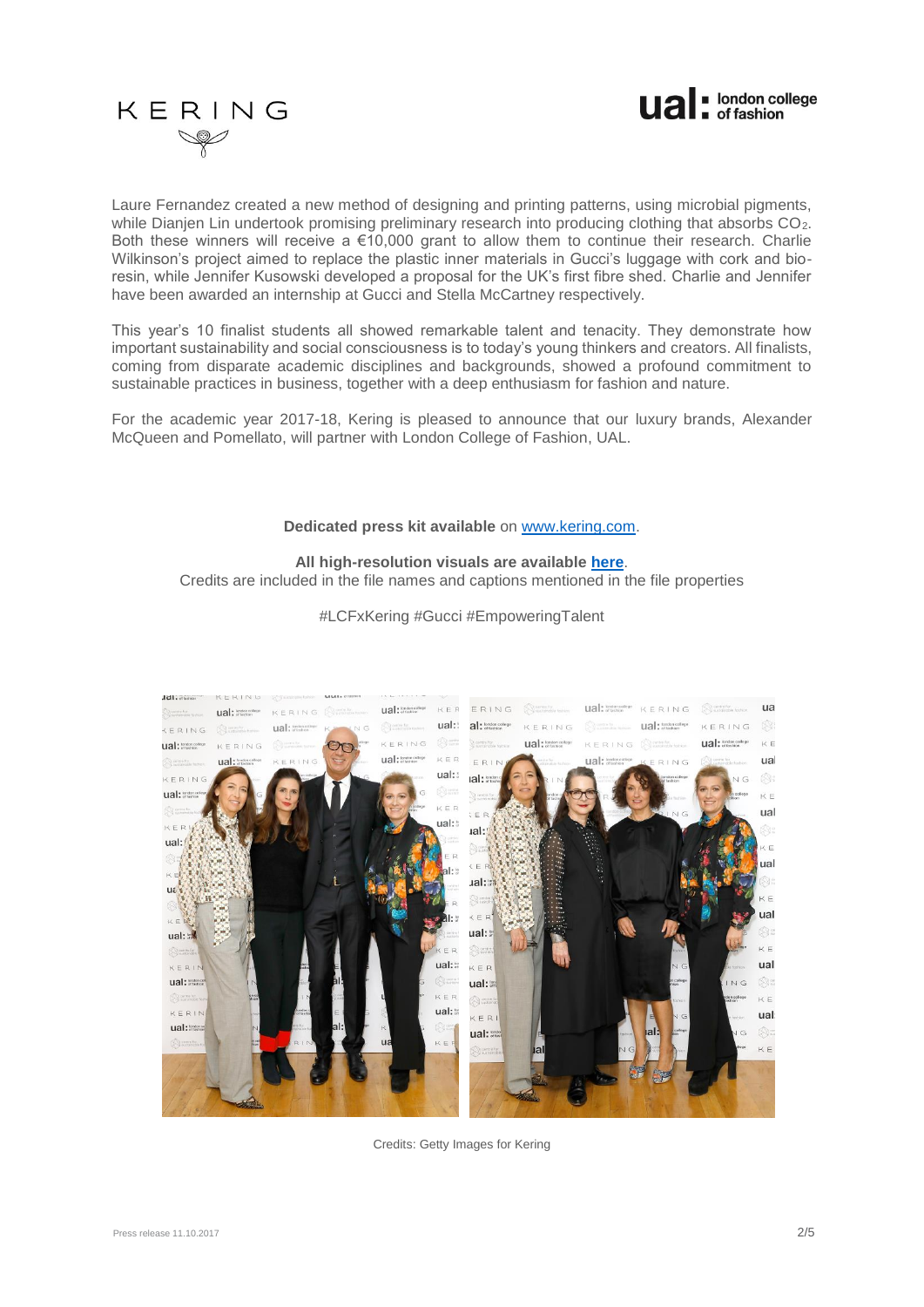



# **Notes to Editors**

# **Winning projects for Gucci**

# **WINNER OF THE AWARD FOR INNOVATION IN FASHION & SUSTAINABILITY Laure Fernandez, "Future Artisans"**

Laure Fernandez is a fashion designer who trained in the UK and France, specialising in material finishes. She was raised in the South of France and has worked in Paris, Sydney and in the Netherlands, latterly as a Couture Assistant at Iris Van Herpen. She is currently studying MA Fashion Futures at London College of Fashion, UAL.

"Future Artisans" merges science with sustainable materials and creates a unique method to design patterns as well as explore the future of printing processes. The process uses natural, microbial pigments and applies external stimulus, such as sound vibrations, to cause the micro-organisms to expand, forming beautiful, unique coloured patterns.

#### **WINNER OF THE AWARD FOR COLLABORATION IN FASHION & SUSTAINABILITY Charlie Wilkinson, "Redesigned Luggage with Sustainability"**

Charlie Wilkinson is a designer and maker, specialising in leather bags and accessories. She is currently studying BA (Hons) Fashion Bags and Accessories: Product Design & Innovation at Cordwainer's at London College of Fashion, UAL, and has worked at Dr Martens as an Accessories Design Assistant. Charlie has won several awards for her work and was recently commended for her work with cork as a sustainable material by the Ethical Trade Initiative.

"X Sunday" aims to replace the structural materials within Gucci's hard luggage, replacing plastic and leather with a mixture of cork and bio-resin. Cork and bio-resin have the added benefit of being both lightweight and durable as well as sustainable. The second part of the project addresses the issues around wear and tear of the outer materials of luggage. When the structural integrity of the luggage remains intact but the outside is worn, customers are encouraged to update their luggage with specially designed wraps to prolong the lifespan of their luggage.

# **Winning projects for Stella McCartney**

## **WINNER OF THE AWARD FOR INNOVATION IN FASHION & SUSTAINABILITY Dianjen Lin, "Post Carbon Fashion"**

Dianjen Lin is a designer with 6 years of professional experience across costume/fashion design, photography, art and silver metalwork. Born and raised in the Taiwanese countryside, she has an innate awareness of the symbiosis between humanity and nature. She is particularly interested in science, technology and ecological ethics. Dianjen is currently studying MA Fashion Futures at London College of Fashion, UAL.

Her project "Regenerative Sustainability Activism" aims to make sustainability as easy and accessible as putting on an item of clothing. Dianjen has begun researching the development of Post-Carbon material, i.e. materials that absorb CO<sub>2</sub>. While her research is still in the preliminary phases, she has merged algae cultures with fibres and her initial results have been promising: one Post-Carbon T-shirt can produce 4% more oxygen than generated by a tree.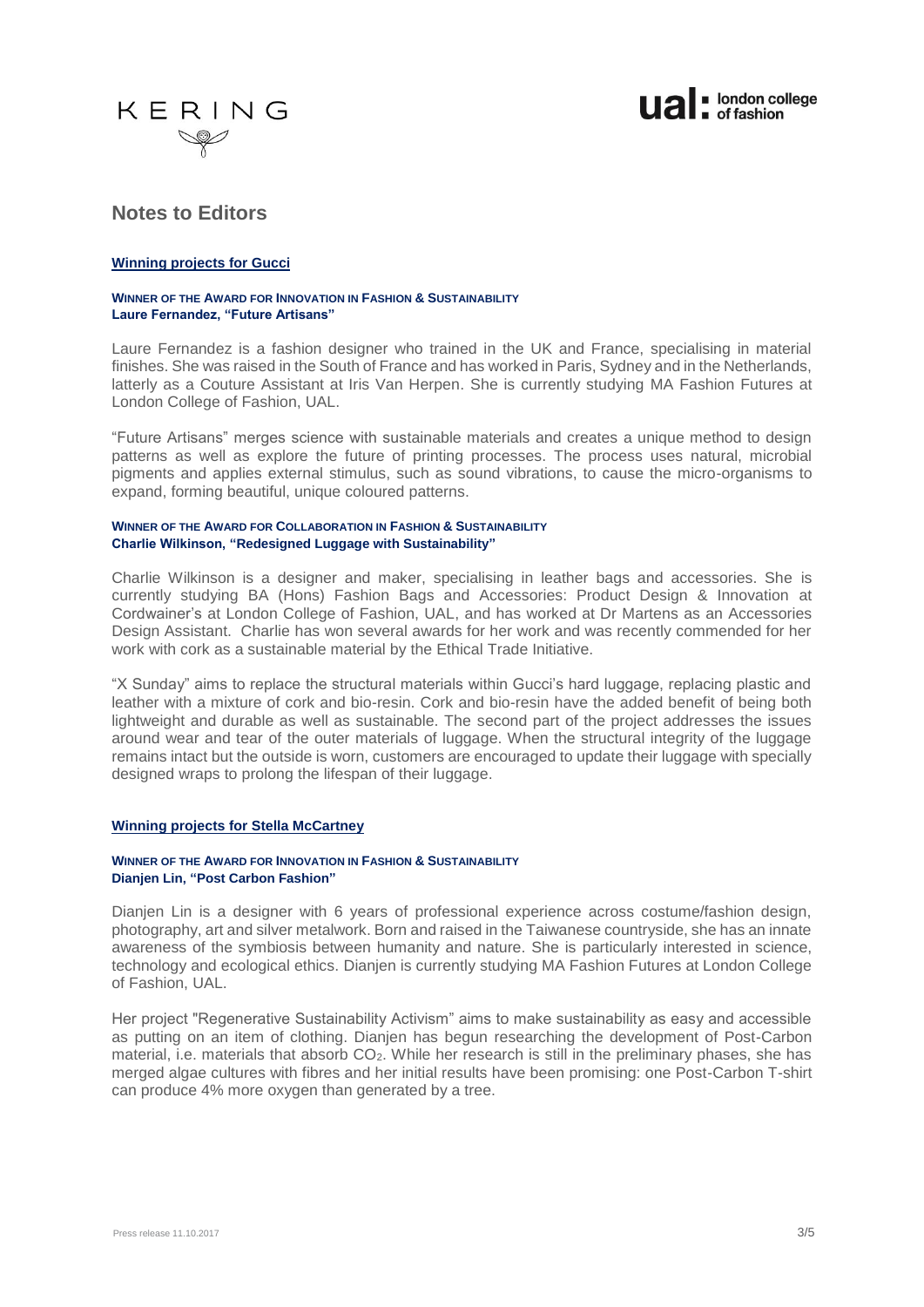



## **WINNER OF THE AWARD FOR COLLABORATION IN FASHION & SUSTAINABILITY Jennifer Kusowski, "Designing Denim with Nature"**

Jennifer is a fashion designer with over seven years of industry experience as a denim specialist. She has worked in both the womenswear and the childrenswear markets and was responsible for the successful relaunch of the My First Denim collection for babyGap. She also designed, developed and sourced the first-ever organic denim trouser for the baby department. Jennifer is currently studying MA Fashion Futures at London College of Fashion, UAL.

"Designing Denim with Nature" aims to develop the UK's first "fiber shed". A fibre shed is a circular system where textiles are designed, sewn, grown, processed, sold, worn and composted locally, in a specific region. This allows for complete traceability into the origins of the textiles, and works towards removing the use of toxic dyes and synthetic finishes.

To see more about the projects please visit the [CSF Blog](http://sustainable-fashion.com/resources/blog/)

#### *About Kering*

*A global Luxury group, Kering develops an ensemble of luxury houses in fashion, leather goods, jewellery and watches: Gucci, Bottega Veneta, Saint Laurent, Alexander McQueen, Balenciaga, Brioni, Christopher Kane, McQ, Stella McCartney, Tomas Maier, Boucheron, Dodo, Girard-Perregaux, Pomellato, Qeelin and Ulysse Nardin. Kering is also developing the Sport & Lifestyle brands Puma, Volcom and Cobra. By 'empowering imagination', Kering encourages its brands to reach their potential, in the most sustainable manner. The Group generated revenue of €12.385 billion in 2016 and had more than 40,000 employees at year end. The Kering share is listed on Euronext Paris (FR 0000121485, KER.PA, KER.FP).*

#### *[London College of Fashion: Shaping Lives Through Fashion](http://www.arts.ac.uk/fashion/)*

*London College of Fashion, UAL is a world leader in fashion design, media and business education. In boundary-pushing research where fashion intersects with science, engineering, and technology, and in enterprise, where it partners with top brands and helps launch new businesses. It has been nurturing creative talent for over a century, offering courses in all things fashion. Across every subject, it encourages students to examine the past and challenge the present. To have inventive, assertive ideas that challenge social and political agendas. It gives them the skills, opportunities - and above all, the freedom - to put those ideas into practice.* 

*LCF moves fashion forward, by looking beyond it. We partner with fashion's most successful brands and labels - both high street and luxury. LCF graduates are in key positions across every dimension of the fashion industry, from established designers like Jimmy Choo OBE, Sophia Webster and JW Anderson to rising stars like Ryan Lo and respected entrepreneur and former Chairman of the British Fashion Council, Harold Tillman CBE as well as fashion journalists Melanie Rickey and Sarah Harris.*

#### *[Centre for Sustainable](http://sustainable-fashion.com/) Fashion*

*Centre for Sustainable Fashion (CSF) is a [Research Centre of the University of the Arts London](http://www.arts.ac.uk/research/ual-research-centres/) based at London College of Fashion which was founded in 2007 by Professor Dilys Williams. Their work explores vital elements of [Better](http://www.arts.ac.uk/fashion/about/better-lives/)  [Lives](http://www.arts.ac.uk/fashion/about/better-lives/) London College of Fashion's commitment to using fashion to drive change, build a sustainable future and improve the way we live.*

**Press Contacts** 

**Kering** Emmanuelle Picard-Deyme +33 (0)1 45 64 61 87 emmanuelle.picard-deyme@kering.com Astrid Wernert **+33 (0)1 45 64 61 57** [astrid.wernert@kering.com](mailto:astrid.wernert@kering.com)

**London College of Fashion & Centre for Sustainable Fashion** +44 (0)207 514 2998 [r.b.munro@fashion.arts.ac.uk](mailto:r.b.munro@fashion.arts.ac.uk)